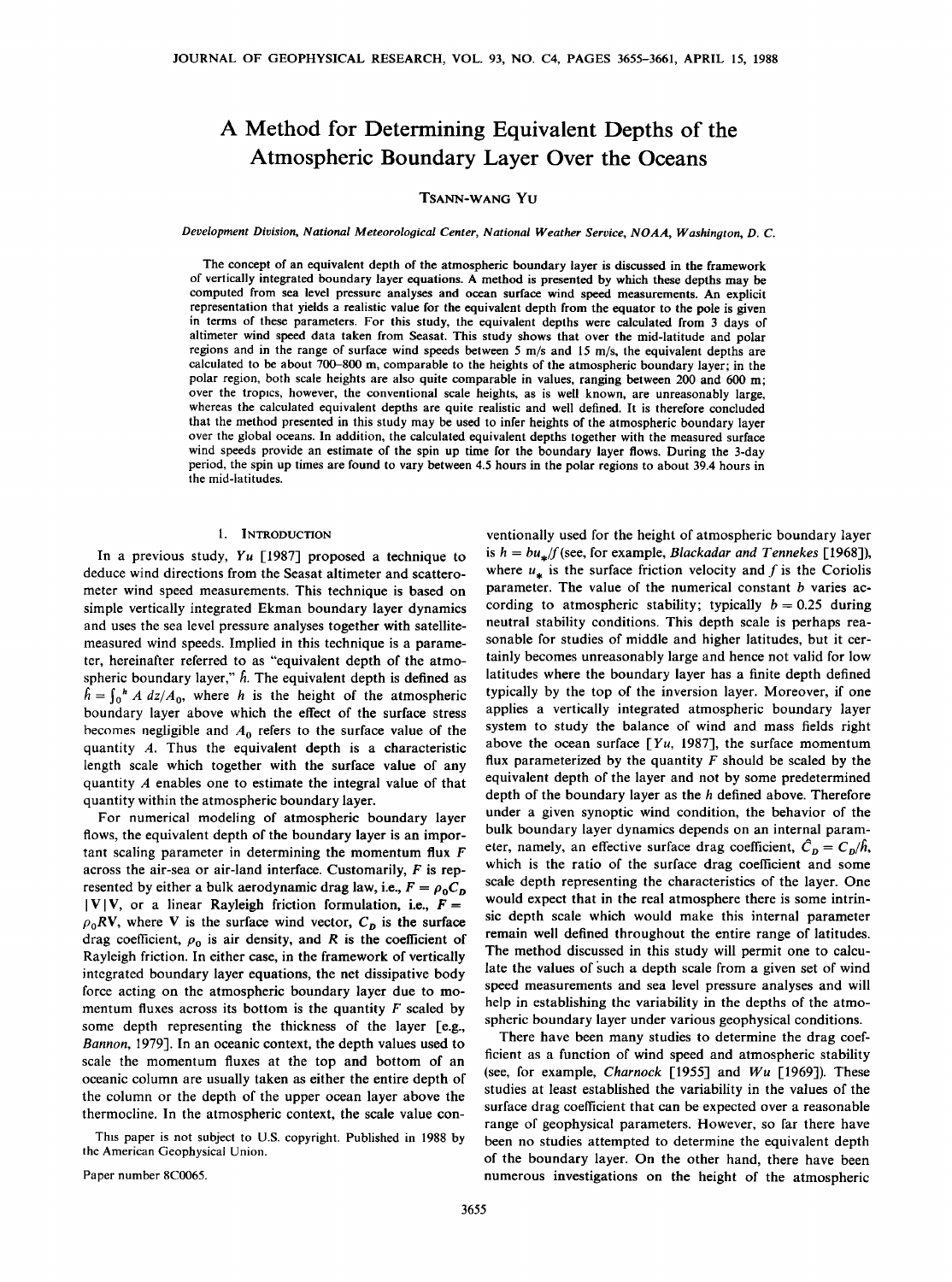**boundary layer (see, for example, Blackadar and Tennekes**  [1968], Monin [1970], Clarke [1970], Melaarejo and Deardorff **[1974, 1975], Yu [1978], Brost and Wyngaard [1978], and many others). These studies show that over land the atmospheric boundary layer depth may vary from about 100 m during the stable conditions at night to about 2 km during the unstable regimes of the day.** 

**Over the oceans there are fewer observational studies on determining the marine boundary layer depth. Betts [1975, 1976] and others analyzed the Barbados Oceanographic and Meteorological Experiment (BOMEX) data and found that the top of the atmospheric mixed layer occurred between 500 m and 1500 m over the tropical oceans. In the middle and higher latitude oceans, Rogers et al. [1985] and Yuen [1985] show that the atmospheric boundary layer heights are of the order of 1 km or so, corresponding to the bases of the cloud layer. We shall show in this study that the two scale heights discussed here, namely, the equivalent depth and the atmospheric boundary layer height, are approximately equal in middle and higher latitudes but differ substantially in the tropics.** 

**This study presents a method for determining the equivalent depths of the atmospheric boundary layer over the oceans. The method may be equally applicable over land. Section 2 discusses the computational procedure which may apply to all sources of wind speed data including reports from ships and buoys over the oceans and surface reports over land. For this study we shall deal exclusively with the spaceborne wind speed measurements. Section 3 presents results calculated by using 3 days of altimeter wind speed data taken from Seasat. It will be shown that the equivalent depths thus computed are generally of the same order of magnitude as the height of the atmospheric boundary layer in mid-latitude regions. Further, the fi values are quite realistic and remain bounded in the tropics. In view of the fact that Geosat now operationally provides altimeter wind speed measurements over the global oceans, the method discussed here permits one to routinely compute the equivalent depths of the atmospheric boundary layer. The method should be particularly useful for initialization of atmospheric mixed layer and trade wind models over the global oceans [e.g., Albrecht, 1979; Albrecht et al., 1979; Davidson et al., 1984, Suarez et al., 1983; Rogers et al., 1985; Yuen, 1985; Yu, 1986]. In addition, if one considers a linear time dependent boundary layer problem, the equivalent depths together with values of the surface drag coefficient and wind speed provide an estimate of the spin up time needed to establish a quasi-steady state for the boundary layer flows. Such information should be useful in assessing the effect of transient motions in the boundary layer.** 

## **2. PROCEDURE FOR DETERMINING THE EQUIVALENT DEPTH**

**The method is based on Ekman boundary layer dynamics which assume a balance between the pressure gradient, Coriolis, and frictional forces in the atmospheric boundary layer:** 

$$
-fv = -\frac{1}{\rho} \frac{\partial P}{\partial x} + \frac{\partial F_x}{\partial z}
$$
  

$$
fu = -\frac{1}{\rho} \frac{\partial P}{\partial y} + \frac{\partial F_y}{\partial z}
$$
 (1)

**where P is atmospheric pressure; u, v are wind components in**  the east-west and north-south directions, respectively; and  $F<sub>x</sub>$ 

and  $F<sub>w</sub>$  represent fluxes of momentum for the  $u$  and  $v$  velocity component, respectively. If we integrate (1) from  $z = z_+$  (a **small height of typically about 10 m above the ocean surface) to h, the top of the marine boundary layer, we have** 

$$
F_x \Big|_{z=z_*}^{z=h} = \int_{z_*}^h \left( \frac{1}{\rho} \frac{\partial P}{\partial x} - f v \right) dz
$$
  
\n
$$
F_y \Big|_{z=z_*}^{z=h} = \int_{z_*}^h \left( \frac{1}{\rho} \frac{\partial P}{\partial y} + f u \right) dz
$$
 (2)

**we shall assume that the momentum fluxes vanish at the top**  of the marine boundary layer (i.e., at  $z = h$ ,  $F_x = F_y = 0$ ) and that the momentum flux at the low boundary (i.e.,  $z = z_{\star}$ ) can **be represented by a quadratic law in terms of the surface drag**  coefficient  $C<sub>p</sub>$  and surface wind speeds, i.e.,

$$
F_x|_{z=z_*} = C_D |S| u \t F_y|_{z=z_*} = C_D |S| v
$$

where S is the surface wind speed, i.e.,  $S = (u^2 + v^2)^{1/2}$ . Now, **one can express the right-hand side of (2) without loss of generality as** 

$$
\int_{z_{*}}^{h} \left( \frac{1}{\rho} \frac{\partial P}{\partial x} - f v \right) dz = h_{u} \left( \frac{1}{\rho} \frac{\partial P}{\partial x} - f v \right)_{z = z_{*}}
$$
\n
$$
\int_{z_{*}}^{h} \left( \frac{1}{\rho} \frac{\partial P}{\partial y} + f u \right) dz = h_{v} \left( \frac{1}{\rho} \frac{\partial P}{\partial y} + f u \right)_{z = z_{*}}
$$
\n(3)

where  $h_u$  and  $h_v$  are the equivalent depths of the atmospheric **boundary layer for the u and v momentum equation, respectively. Note that these equivalent depths are scalar quantities, and as such their values must be the same at a given point on Earth's surface. The reader is referred to the appendix for a detailed derivation which rigorously shows there is only one equivalent depth at any given point on Earth's surface. For**  the following analysis, we shall set  $\hat{h} = \hat{h}_{u} = \hat{h}_{u}$ .

**From (2) and (3), (1) may now be rewritten as** 

$$
-fv = -\frac{1}{\rho} \frac{\partial P}{\partial x} - \hat{C}_D |S| u
$$
  

$$
fu = -\frac{1}{\rho} \frac{\partial P}{\partial y} - \hat{C}_D |S| v
$$
 (4)

where  $\hat{C}_p$  is now an effective surface drag coefficient. It is defined as  $\hat{C}_p = C_p/\hat{h}$ . All the quantities in (4) are evaluated at the height of  $z = z_*$  over the ocean surface. Note that under **barotropic and well-mixed (convective) conditions where the**  equivalent depth  $\hat{h}$  should be expected to be equal to the **height of marine boundary layer h, the wind and pressure fields in (4) represent a balance of forces in a depth-average fluid system affected by bottom friction [Bannon, 1979]. It follows from (4) that** 

$$
\hat{C}_D{}^2 S^4 + f^2 S^2 = \left(\frac{1}{\rho} |\nabla p|\right)^2 \tag{5}
$$

**Hence** 

$$
\widehat{C}_D = \left[ \left( \frac{1}{\rho} \left| \nabla p \right| \right)^2 - f^2 S^2 \right]^{1/2} / S^2 \tag{6}
$$

**From (6), one can uniquely determine the effective surface drag coefficient from given pressure gradient and wind speed measurements and does not require any a priori specification**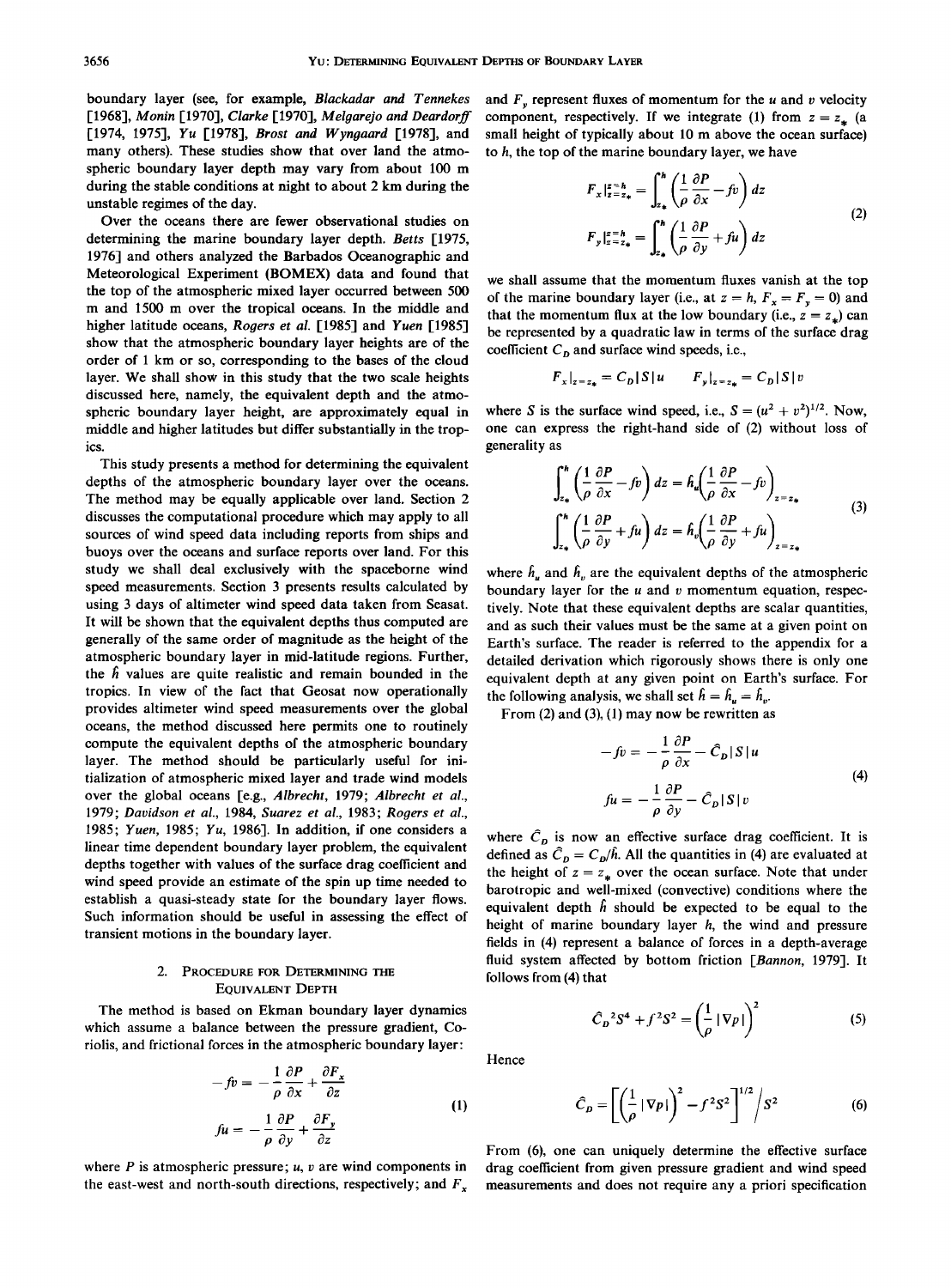**of the surface drag coefficient. From (6), one can write** 

Í

$$
\hat{h} = C_D S^2 / \left[ \left( \frac{1}{\rho} | \nabla p | \right)^2 - f^2 S^2 \right]^{1/2} \tag{7}
$$

**Equation (7) establishes a relationship between the equivalent depth of the boundary layer and wind speed, the surface pressure gradient, and a chosen value of the surface drag coefficient. Therefore if we know the pressure gradient from any conventional meteorological analysis and the wind speed from conventional or spaceborne measurements, we can compute the equivalent depth from (7) once a value of surface drag coefficient is specified. Moreover, it is seen from (7) that the equivalent depth of the boundary layer is well defined at the**  equator where  $f = 0$ , and there equation (7) becomes

$$
\hat{h} = C_D S^2 / \left(\frac{1}{\rho} |\nabla p| \right)
$$

**An important point to note in connection with (7) is that if the wind speed is provided from a measurement, the other vari**able that is required to determine  $h$  is the surface pressure field. The latter is an integral of the mass through the depth of **an atmospheric column and is not influenced by the details of boundary layer physics. Hence the surface pressure is probably the most reliable analysis field available on a global basis as compared with other meteorological variables from routine numerical weather prediction models.** 

**It should be pointed out that the effective surface drag coefficient in (6) has another important implication related to the spin up time of the boundary layer. If one considers a transient system in the framework of vertically integrated boundary layer equations, one may write the governing equations as** 

$$
\frac{\partial u_T}{\partial t} - f v_T = -\frac{1}{\rho} \frac{\partial P}{\partial x} - \hat{C}_D |S| u_T
$$
  

$$
\frac{\partial v_T}{\partial t} + f u_T = -\frac{1}{\rho} \frac{\partial P}{\partial y} - \hat{C}_D |S| v_T
$$
 (8)

where the subscript T represents the transient velocity solution. If  $\left(\frac{\partial P}{\partial x}, \frac{\partial P}{\partial y}\right)$  is regarded as a steady inhomogeneous **term, then from (4), u and v represent the equilibrium steady state solution for the surface velocity field corresponding to (8). Let the departure of the time dependent velocity field from the equilibrium state be u' and v', i.e.,** 

$$
u' = u_T - u \qquad v' = v_T - v
$$

**From (4) and (8), one may write** 

$$
\frac{\partial W}{\partial t} + if W + \hat{C}_D SW = 0 \tag{9}
$$

where  $W = u' + iv'$  and  $i = \sqrt{-1}$ . If we assume for simplicity **that the effective surface drag coefficient is independent of time**  and that surface wind speed is given by some mean value  $\bar{S}$  to linearize (9), the solution satisfying the condition that  $(u_T,$  $v_r$ ) = 0 at t = 0 is simply,

$$
W = -W_0 \exp\left[-(if + \hat{C}_D \overline{S})t\right]
$$
 (10)

where  $W_0$  represents the complex velocity at the equilibrium **state. From (10), one can see that the transient component of**  velocity decays with an *e*-folding time of  $t = (\hat{C}_p \bar{S})^{-1}$ . This **e-folding time may be approximately related to the equivalent** 

**depth from (6) and (7) resulting in** 

$$
t = (\hat{C}_D \bar{S})^{-1} \doteq S / \left[ \left( \frac{1}{\rho} | \nabla p | \right)^2 - f^2 S^2 \right]^{1/2} = \hat{h}/(C_D S) \tag{11}
$$

**It is dear that the spin up time of the boundary layer to an imposed surface pressure gradient may be estimated if one knows the effective surface drag coefficient as given in (6). The damping time is directly proportional to the equivalent depth and inversely proportional to the magnitude of the surface wind speed. That is, the shallower the equivalent depth or the larger the surface wind speed, the less time it takes for an equilibrium state to be established. This is consistent with the results of Shaeffer and Doswell [1980]. By applying Ekman dynamics over land, and using a so called "antitriptic balance" approach, they argued that near the surface contact layer (of the order of 100-m depth), the large damping of the transient effect leads to a rapid establishment of the steady state Ekman solution.** 

**From (7) we see that in order to compute the equivalent depth, one needs to specify the surface drag coefficient. Garrat [1977] made a thorough review of previously reported values of surface drag coefficients in relation to the ocean surface winds. He compiled observations of wind stress and wind profiles reported in the literature and found them to be consistent**  with Charnock's [1955] relation between aerodynamic roughness (z<sub>0</sub>) and friction velocity (u<sub>\*</sub>); that is,  $z_0 = \alpha u_*^2/g$ , with  $\alpha = 0.0144$  and  $q = 9.8$  m/s<sup>2</sup>. He further argues that for practi**cal purposes, Charnock's relation may be closely approximated (in the range of wind speed between 4 m/s and 21 m/s) by a neutral drag coefficient (referred to 10 m above the ocean surface) varying with the 10-m wind speed in a linear form,** 

$$
C_D = (0.75 + 0.67S) \times 10^{-3} \tag{12}
$$

**In this study we shall adapt this formulation for surface drag coefficient over the oceans. On the basis of (7) and (12), we see that if the surface drag coefficient is a linear function of surface wind speed, the equivalent depth is proportional to the cubic power of wind speed at low latitudes. In higher latitudes it depends on the square of the wind speed and the ageostrophic contribution of the wind fields.** 

**In general, equivalent depths and heights of the marine boundary layer are not equal, as can easily be seen from (3). Since the ageostrophic contribution due to surface friction is largest near the surface, one should, from (7), expect equivalent depths to be smaller than heights of the boundary layer. The only exception is under purely barotropic and convectively well-mixed conditions where the stress profile is linear and the equivalent depths should be the same as heights of the marine boundary layer. Over the oceans, where typically there exists a well-mixed layer capped by an inversion, one might expect the equivalent depth to be nearly the same as the height of the mixed layer. It should be pointed out that in deriving (7) we neglect the effect due to advection and to local (time) changes in the momentum balance. Both of these will undoubtedly affect values of the equivalent depths. On the other hand, the height of boundary layer, h, defined in our study to be the height at which turbulent stress vanishes, is not necessarily influenced by these effects.** 

**As was discussed earlier, the height of the boundary layer**  may be estimated by the relationship  $h = bu_*/|f|$ . Since the surface friction velocity  $u_*$  is related to the surface wind speed and drag coefficient by the relationship  $u_* = C_D^{-1/2} S$  [e.g.,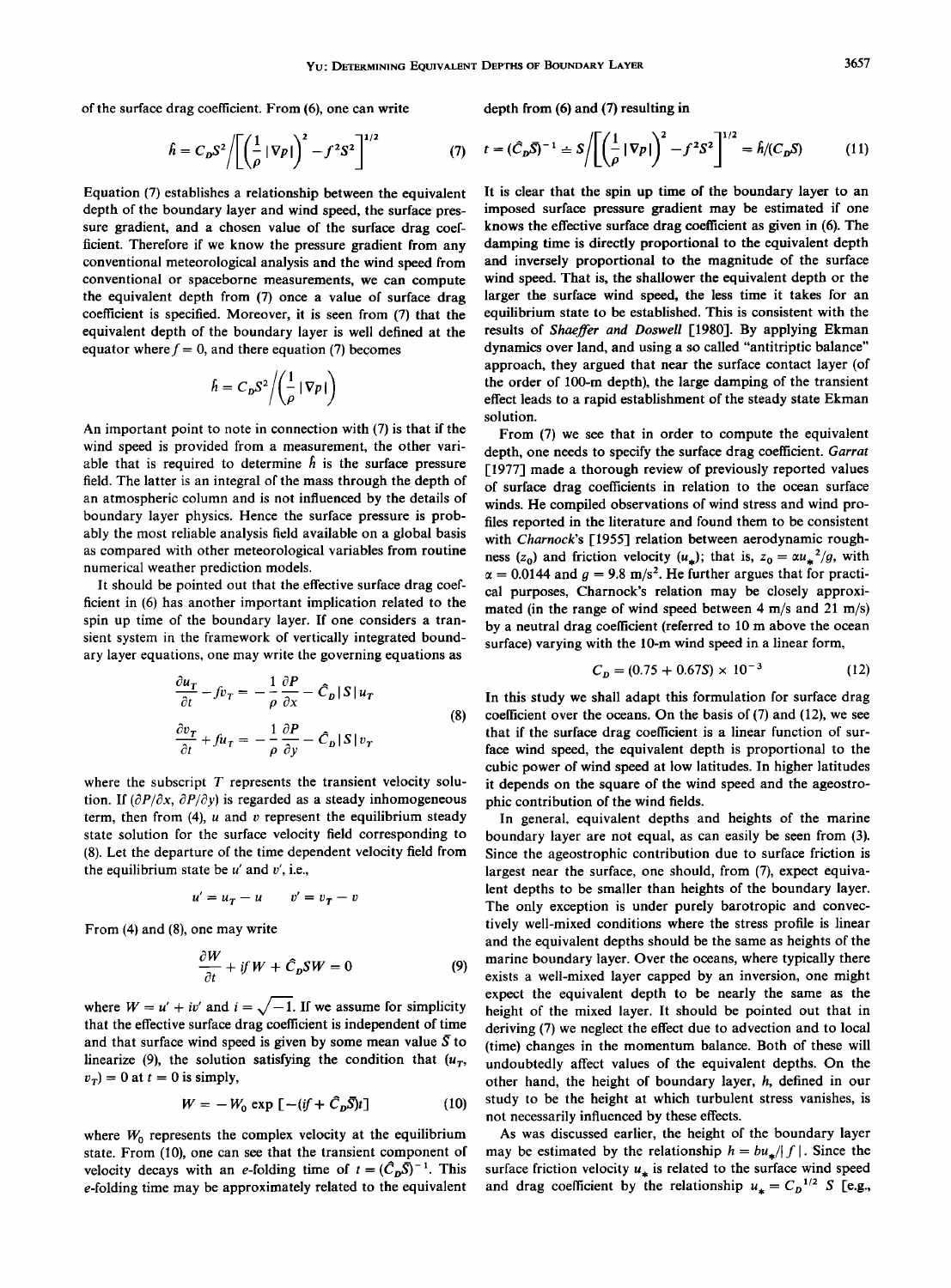**Hasse and Dunkel, 1974], we shall also calculate heights of the atmospheric boundary layer using the altimeter wind speeds according to the formulation** 

$$
h = bC_D^{-1/2} S/|f| \qquad b = 0.25 \tag{13}
$$

The numerical constant of  $b = 0.25$  is adapted in this study to **be a typical value for neutral stability conditions [Blackadar and Tennekes, 1968]. However, its value is still subjected to large degrees of variability under various conditions. For example, recent large-eddy simulation results from a threedimensional baroclinic boundary layer model [Mason and Thomson, 1987] show that the height where the turbulent**  stress vanishes is of the order of  $0.5u$ , *f* for neutral stability **conditions. Under the steady, barotropic, stable conditions, the results of Brost and Wyngaard [1978] and many others have shown that b should be much smaller than 0.25. Nevertheless, the heights of the boundary layer calculated by (13) should serve as a reasonably good reference for our comparison with the values of the equivalent depth calculated by using the procedure proposed in this study. It should be noted that the formulation for the atmospheric boundary layer according to (13) is reasonable in mid-latitudes but is not valid in the tropics, where the height becomes unbounded as one approaches the equator. In order to apply (13), we shall make**  use of the  $\beta$  plane approximation for the tropical region, that is  $|f| > f_0 = \beta y = 2.5 \times 10^{-5} \text{ s}^{-1}$ , where  $\beta = 2.2 \times 10^{-11}$ **m/s and y = 1200 km are used in this study. This is equivalent to limiting values of the Coriolis parameter to be no less than**  the value at 10° N.

## **3. RESULTS FROM SEASAT WIND SPEED MEASUREMENTS**

**We shall apply (6), (7), (11), (12), and (13) discussed in the previous section to compute the values of the effective surface drag coefficient, the equivalent depth, the spin up time, the surface drag coefficient, and the height of the atmospheric boundary layer. For this study, wind speeds were taken from the altimeter wind speed measurements from Seasat, and the corresponding surface pressure gradients from the National Meteorological Center (NMC) analyses. These 3 days of altimeter data from SEASAT are identical to those used in a previous study of vector retrievals from the altimeter wind speeds reported by Yu [1987]. Further, the altimeter wind speed measurements from the satellite were taken at all points along the satellite tracks that fall within 1.5 hours before and after the surface pressure analysis time. On the average, the altimeter measures ocean surface winds every second or so, which can in principle result in a maximum of nearly 10,000 data points for a 3-hour window. Since the computational procedure laid out in equations (6), (7), and (11) depends on the use of NMC sea level pressure fields which are analyzed on a**   $2.5^{\circ}$  by  $2.5^{\circ}$  longitude-latitude grid, in this study we also ap**plied an averaging procedure as discussed by Yu [1987] to obtain the satellite altimeter wind speeds on the same grid. The averaging procedure is such that the weighting of each data point is inversely proportional to the distance between the data and the grid point to which the average will be assigned. Typically about 40 data points are used to generate an average grid point value. The total number of altimeter data after the averaging is about 300 for the Seasat period**   $(N = 276$  for September 17,  $N = 279$  for September 18, and  $N = 317$  for September 19, 1978) during the 3-hour window.

**Following the previous discussions, we see that equivalent depths and effective surface drag coefficients are functions of three variables, that is, surface pressure gradient, wind speed, and latitude. Since the surface wind speed is somewhat correlated with the surface pressure gradient, we shall group the**  results into two independent categories, namely, latitude  $\phi$ **and surface wind speed S. Further, we shall classify the wind**  speed into two ranges: light wind speed range for  $S < 5$  m/s and medium wind speed range for  $15 \text{ m/s} > S > 5 \text{ m/s}$ . During **the 3-day periods, there were only a few observations with wind speeds greater than 15 m/s, and these were ignored. Similarly, we shall classify the latitudinal dependency into**  three regions: polar for  $|\phi| > 60^{\circ}$ , mid-latitude for  $60^\circ > |\phi| > 20^\circ$ , and tropical for  $|\phi| < 20^\circ$ . From Table 1, **one can see that during the 3-day period, the wind speeds do not show a large variation within the two speed ranges. The mean Seasat altimeter wind speed for the light wind speed range is about 2 m/s in the polar region, and about 3-4 m/s in the mid-latitudes and tropics; for the medium wind speed range, the means are about 8-9 m/s from the polar region to the tropics. On the other hand, for each wind speed range, the analyzed NMC sea surface pressure gradients are much larger in the polar region than they are at the tropics. Further, the standard errors (the bracketed values in Table 1) for the NMC pressure gradients are about 10% of the means, which is much larger than those for the altimeter wind speeds. This relatively large uncertainty about the means in the NMC pressure gradient term clearly indicates a large variability within the three latitude categories used for this study and will undoubtedly contribute to larger variances in the other derived quantities.** 

**Before discussing the calculated results of equivalent depths and heights of the atmospheric boundary layer, it is instructive to examine the calculated values of the surface drag coefficient and the effective surface drag coefficient and their dependency on wind speeds and latitudes shown in Table 1. The mean**  value of the surface drag coefficient is nearly constant  $(C_p =$ 0.0013) in the wind speed range of 15 m/s  $> S > 5$  m/s. For **wind speeds of less than 5 m/s, the values of the surface drag coefficient decrease to about 0.0008-0.0010.** 

**From (6), the values of the effective surface drag coefficient are directly proportional to the departure of surface wind speeds from geostrophy and inversely proportional to the square of surface wind speeds. Hence the calculated values of the effective surface drag coefficient are larger in the light wind category than they are in the medium wind speed range. Moreover, values of the effective surface drag coefficients are**  calculated to vary between  $2.02 \times 10^{-6}$  m<sup>-1</sup> in the tropics to  $8.87 \times 10^{-6}$  m<sup>-1</sup> in the polar region (see Table 1). The large **values in the polar region may be explained by much larger values of the NMC surface pressure gradient term as discussed earlier. It may be pointed out that the NMC surface pressure analysis is produced by updating the forecast model's first guess by surface ship observations of winds and pressures over the oceans through a multivariate optimum interpolation analysis scheme [Dey and Morone, 1985]. If the observed altimeter wind speeds represent the true state over the ocean surface, the large values of the effective surface drag coefficient, which are indicative of large departure from the geostrophy in the polar region, would seem to suggest that the first guess of surface pressure from the NMC forecast model is far from being in geostrophic equilibrium with the observed altimeter surface winds. To a lesser degree, the same consideration may also be applied in the tropics. On the other hand, one can**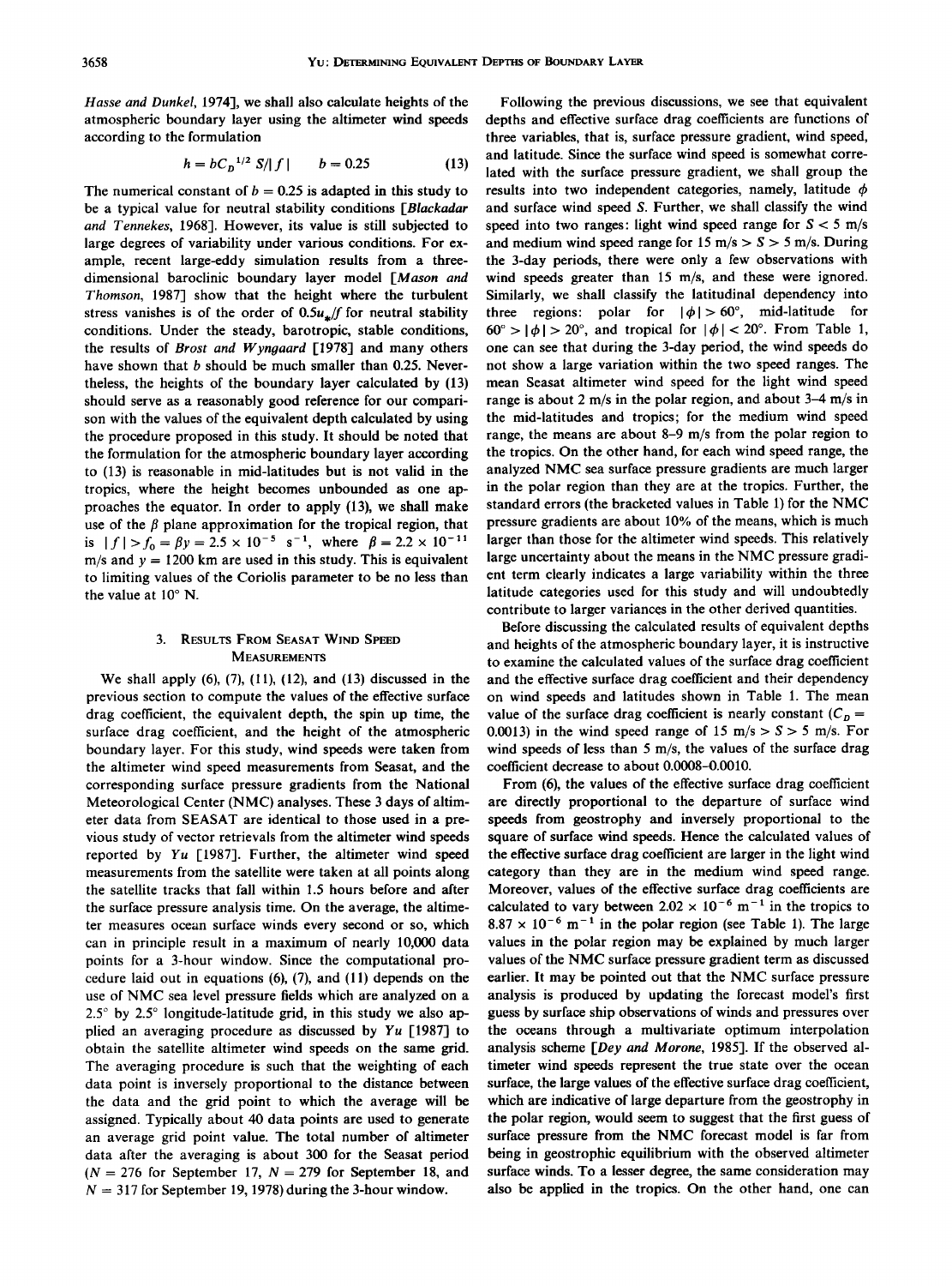| Parameter                                                | Sept. 17, 1978, 0000 UT |                   | Sept. 18, 1978, 0000 UT                    |                   | Sept. 19, 1978, 0000 UT |                   |
|----------------------------------------------------------|-------------------------|-------------------|--------------------------------------------|-------------------|-------------------------|-------------------|
|                                                          | $S < 5$ m/s             | 15 > S > 5<br>m/s | $S < 5$ m/s                                | 15 > S > 5<br>m/s | $S < 5$ m/s             | 15 > S > 5<br>m/s |
|                                                          |                         |                   | Polar Region $( \phi  > 60^{\circ})$       |                   |                         |                   |
| N                                                        | 35                      | 40                | 51                                         | 53                | 63                      | 35                |
| h, m                                                     | 190(44)                 | 579 (88)          | 156 (30)                                   | 341 (56)          | 110(13)                 | 197 (36)          |
| h, m                                                     | 113(12)                 | 599 (30)          | 134(11)                                    | 588 (22)          | 106(8)                  | 632 (22)          |
| $C_D, \times 10^{-3}$                                    | 0.885(0.014)            | 1.332(0.022)      | 0.971(0.012)                               | 1.307(0.017)      | 0.877(0.009)            | 1.355 (0.018)     |
| $C_D$ , 10 <sup>-5</sup> /m                              | $0.809$ $(0.043)$       | 0.571(0.058)      | 0.846(0.027)                               | 0.734(0.041)      | 0.887(0.013)            | 0.839(0.028)      |
| $t$ , hours                                              | 38.9 (10.3)             | 14.4(2.2)         | 21.6(2.2)                                  | 9.9(1.9)          | 22.6(1.7)               | 4.5(0.7)          |
| S, m/s                                                   | 2.01(0.21)              | 8.69(0.32)        | 2.36(0.17)                                 | 8.48(0.25)        | 1.89(0.13)              | 9.03(0.27)        |
| $(1/\rho) \nabla P , 10^{-4}$ m/s <sup>2</sup>           | 9.329(0.849)            | 14.506 (1.094)    | 11.432(0.706)                              | 16.679(0.795)     | 14.680(0.845)           | 17.665 (0.483)    |
|                                                          |                         |                   | Mid-latitude Region (60° > $ \phi $ > 20°) |                   |                         |                   |
| ${\bf N}$                                                | 26                      | 105               | 31                                         | 98                | 28                      | 119               |
| h, m                                                     | 359 (78)                | 831 (52)          | 483 (81)                                   | 712 (58)          | 312 (70)                | 720 (51)          |
| h, m                                                     | 370 (32)                | 912 (29)          | 311(23)                                    | 885 (35)          | 393 (24)                | 854 (31)          |
| $C_D$ , $\times$ 10 <sup>-3</sup>                        | $0.968$ $(0.012)$       | 1.331(0.013)      | 0.974(0.013)                               | 1.323(0.012)      | 0.994(0.009)            | 1.304(0.010)      |
| $C_D$ , 10 <sup>-5</sup> /m                              | 0.656(0.069)            | 0.371(0.034)      | 0.565(0.071)                               | $0.476$ (0.038)   | $0.698$ $(0.062)$       | 0.437(0.033)      |
| $t$ , hours                                              | 28.5(5.5)               | 22.8(1.6)         | 39.4(6.1)                                  | 18.6(1.6)         | 22.5(4.6)               | 19.7(1.5)         |
| $S$ , m/s                                                | 3.25(0.18)              | 8.67(0.19)        | 3.35(0.19)                                 | 8.55(0.17)        | 3.64(0.14)              | 8.26(0.15)        |
| $(1/\rho) \nabla P $ , 10 <sup>-4</sup> m/s <sup>2</sup> | 4.266 (0.558)           | 8.524(0.611)      | 4.039 (0.647)                              | 8.910 (0.570)     | 4.627 (0.647)           | 8.747 (0.489)     |
|                                                          |                         |                   | <i>Tropics</i> $( \phi  < 20^{\circ})$     |                   |                         |                   |
| N                                                        | 35                      | 33                | 15                                         | 31                | 21                      | 50                |
| h, m                                                     | 172 (27)                | 630 (78)          | 384 (97)                                   | 888 (69)          | 272 (71)                | 851 (65)          |
| h, m                                                     | 996 (59)                | 2214 (116)        | 915 (90)                                   | 2593 (118)        | 850 (77)                | 2451 (84)         |
| $C_D$ , $\times$ 10 <sup>-3</sup>                        | 0.976(0.012)            | 1.259(0.012)      | 0.971(0.021)                               | 1.307(0.016)      | 0.959(0.016)            | 1.288(0.011)      |
| $C_D$ , 10 <sup>-5</sup> /m                              | 0.751(0.039)            | 0.360(0.046)      | 0.555(0.089)                               | $0.202$ $(0.027)$ | 0.693(0.068)            | 0.237(0.025)      |
| $t$ , hours                                              | 15.4(2.3)               | 18.7(2.4)         | 31.3(7.0)                                  | 24.4(2.4)         | 22.1(4.1)               | 23.0(1.8)         |
| S, m/s                                                   | 3.37(0.18)              | 7.60(0.18)        | 3.30(0.32)                                 | 8.32(0.23)        | 3.12(0.23)              | 8.03(0.17)        |
| $(1/\rho) \nabla P $ , 10 <sup>-4</sup> m/s <sup>2</sup> | 1.719(0.167)            | 2.860(0.282)      | 1.118(0.162)                               | 2.465(0.306)      | 1.767(0.277)            | 2.279 (0.192)     |
|                                                          |                         |                   |                                            |                   |                         |                   |

**TABLE 1. Means and Standard Errors of the Means (in Parentheses) Calculated for Equivalent Depth/•, Atmospheric Boundary**  Layer Depth h, Surface Drag Coefficient  $C_D$ , Effective Surface Drag Coefficient  $\hat{C}_D$ , Ekman Spin up Time t, NMC Sea Level **Pressure Gradient, and Altimeter Wind Speed S for 3 Days of Altimeter Data From Seasat** 

**similarly postulate that in mid-latitudes, where there are more surface observations to update the model first guess of surface pressure, the observed altimeter wind speeds are in a closer balance with the analyzed NMC surface pressure fields.** 

**The equivalent depths calculated for the mid-latitude region are found to be comparable to but slightly less than heights of the atmospheric boundary layer. That is, the values of equivalent depths are about 700-800 m in the range of surface wind speeds between 5 m/s and 15 m/s for the Seasat period (Table 1). These values should be compared with heights of the boundary layer, which are about 800-900 m. When the surface wind speed is less than 5 m/s, the equivalent depths decrease to about 300-500 m, which is quite comparable to the values of about 300-400 m for boundary layer. Note that in each category, the standard errors for both the equivalent depths and the atmospheric boundary layer heights are calculated to amount to about 15-20% of the mean values.** 

**The equivalent depths calculated for the polar region are smaller than those in mid-latitudes and tropics. Similarly, the heights of the atmospheric boundary layer calculated according to (13) exhibit their minimum values in the polar region.**  In the light wind category, (i.e.,  $S < 5$  m/s) the calculated **equivalent depths are quite comparable to those calculated by the conventional scale height formulation, and the values are found to vary between 100 and 200 m. In the medium wind**  speed range (i.e., 15 m/s  $> S > 5$  m/s), the equivalent depths **are found to vary between 200 and 600 m, whereas the heights of the atmospheric boundary layer are about 600 m for all cases. This large variation in the values of equivalent depths** 

**calculated for the polar region is clearly caused by the large values of the effective surface drag coefficients as explained previously.** 

**In light of the results discussed above, it would certainly suggest that the method presented in this study enables one to infer the height of the atmospheric boundary layer over the oceans. The method depends on two important meteorological parameters, namely, surface wind speed and pressure fields. As was stated earlier, the surface pressure field is an integral of the mass through the depth of an atmospheric column and is not influenced by the details of the boundary layer physics. Hence the surface pressure field is probably the most reliable analysis field available on a global basis. Similarly, the surface wind speed field can be expected to have reasonably good accuracies from the remotely sensed scatterometry and altimetry measurements [Jones et al., 1982; Fedor and Brown, 1982]. The conventional boundary layer height formulation, on the other hand, is typically represented by the ratio of surface friction velocity and Coriolis parameter as is used in (13), which becomes undefined near the equator in the tropics. For this study, the surface friction velocities are estimated directly from the altimeter wind speeds and the surface drag coefficient formulation in (12). In general, however, the surface friction velocity is not a directly measured quantity but may be derived by the use of wind profile data and the Monin-**Obukhov surface layer similarity theory [e.g., Businger et al., **1971]. The surface friction velocity thus derived tends to be not as dependable as the surface wind speed itself. Moreover,**  the numerical constant,  $b = 0.25$ , used in equation (13) is not a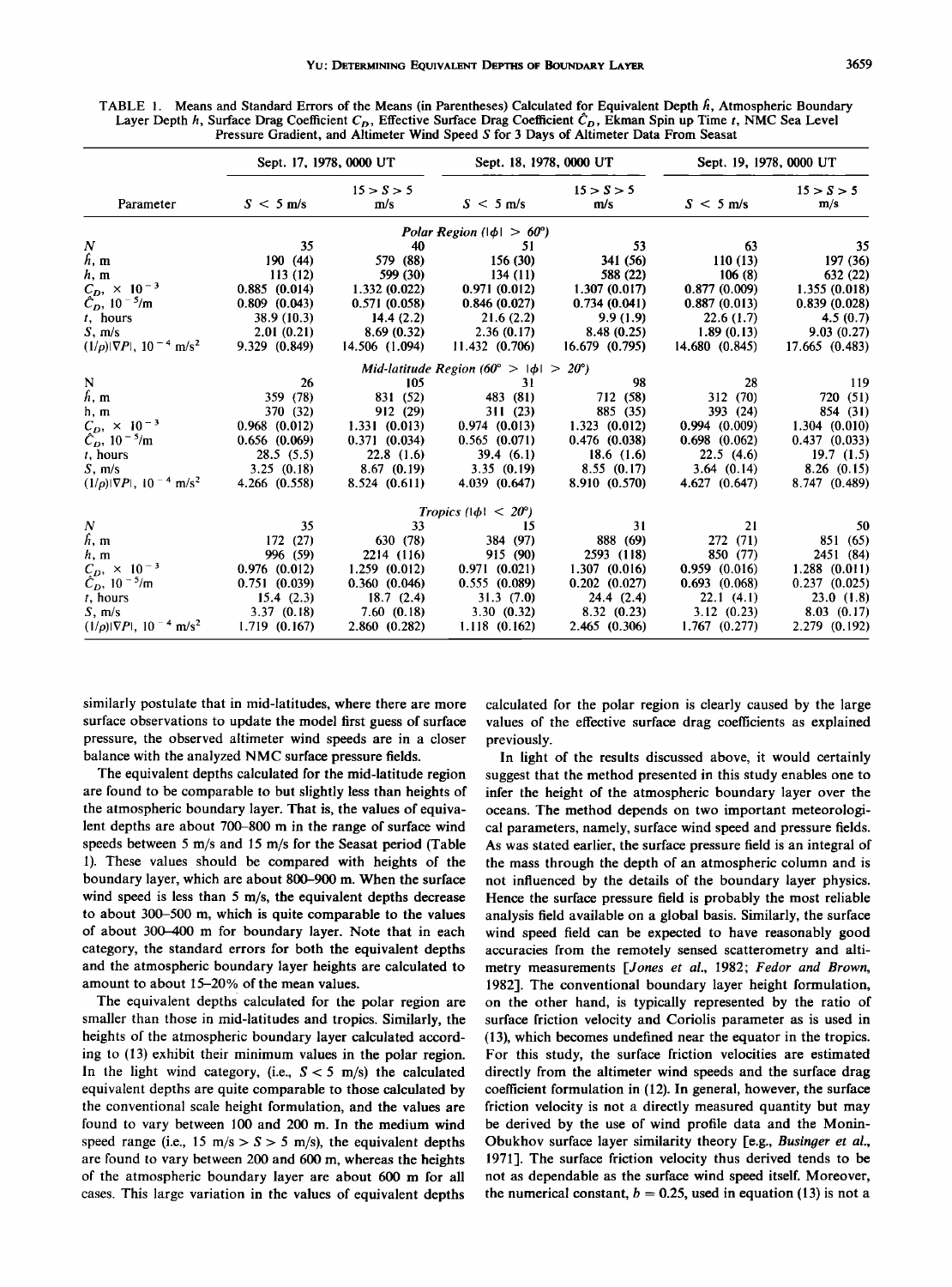**universal constant. For these reasons, the method proposed in this study which requires surface pressure field in addition to the surface wind speed field may be more useful and dependable. The main advantage of using this method is that at the equator the equivalent depths are well defined, and the values in the tropics in general are about 650-900 m in the wind speed between 5 m/s and 15 m/s (Table 1). These values are quite realistic over the tropical oceans where the height of the boundary layer should be expected to correspond to approximately the top of lifting condensation level or where the cloud base should correspond to the top of the tropical atmospheric mixed layer. This is consistent with the results reported by Betts [1976], which based on the BOMEX tropical data show that the top of the mixed layer occurred at a height of between 500 and 1500 m. On the other hand, the use of (13) for the boundary layer depths leads to unacceptable values, which can be as large as about 2500 m.** 

**Once the effective surface drag coefficients are calculated, one can estimate the Ekman spin up (or e-folding) time if we know the mean wind speed as discussed in (11). However, since the mean wind speeds are not available, the observed altimeter wind speeds are used to calculate the e-folding time in this study. The e-folding times thus estimated are found to have a large variability, varying between a minimum of 4.5 hours in the polar region to a maximum of 39.4 hours in the mid-latitude oceans. Further, the relatively large standard errors associated with the means suggest larger uncertainties in the estimates of the spin up times, especially in the light wind category. As expected, the spin up times are much larger when the surface wind speeds are less than 5 m/s, reaching as large as 40 hours. In the wind speed range of 5 m/s to 15 m/s, the spin up times are less than 20 hours in general; further, the spin up times are smaller in the polar region than they are in other latitudes. This indicates that under the same synoptic forcing of surface pressure fields in the medium wind speed range, steady state Ekman boundary layer flows are more rapidly established in the higher latitudes than they are in the tropics and mid-latitudes.** 

#### **4. SUMMARY**

**This study discusses a method by which the equivalent depths of the atmospheric boundary layer may be computed from sea level pressure analyses and ocean surface wind speed measurements. An explicit representation for the equivalent depth has been given in terms of the sea level pressure gradient, wind speed, and surface drag coefficient. The equivalent depths were calculated from a 3-day period of altimeter wind speed data taken from Seasat. For comparison, a conventional scale height formula is used to calculate the heights of the atmospheric boundary layer. This study shows that over the mid-latitudes and in the range of wind speeds between 5 m/s and 15 m/s, the equivalent depths, calculated to vary between 700 and 800 m, are found to be quite comparable to the heights of the atmospheric boundary layer which are calculated to vary between 800 and 900 m. When the surface wind speeds decrease to less than 5 m/s, both the equivalent depths and the atmospheric boundary layer decrease to about 300- 500 m in the mid-latitudes. In the polar region, both scale heights are found to be smaller and quite comparable in values, ranging between 200 and 600 m. In the tropics, however, use of the conventional scale height for the atmospheric boundary layer gives unreasonably large values, whereas the equivalent depths are calculated to be about 600-1000 m.** 

**These values compare favorably with the observed heights of the atmospheric mixed layer over the tropical oceans. It is therefore concluded that the method presented in this study may be used to infer heights of the atmospheric boundary layer over the global oceans. The method should be particularly useful for initialization of atmospheric mixed layer and trade wind models. Further, based on the measured altimeter wind speed data, the spin up times for the boundary layer flows are found to be shorter in the polar regions than they are in the mid-latitudes and the tropics in the surface wind speed range of 5 m/s to 15 m/s. This indicates that steady state Ekman boundary layer flows can be more rapidly established in the polar region than they are in the lower latitudes.** 

#### **APPENDIX**

Let us consider a coordinate system  $(X', Y')$  such that the **X' axis is in the direction of surface wind vector ¾ and the surface geostrophic wind G is oriented as is shown in Figure 1. Note that the (X, Y) coordinate system is of the conventional east-west and north-south direction.** 

If the angle between  $X$  (true east) and  $X'$  axes is  $\beta$ , then one **can immediately write the following relationships:** 

$$
x = x' \cos \beta - y' \sin \beta
$$
  
\n
$$
y = x' \sin \beta + y' \cos \beta
$$
  
\n
$$
u = u' \cos \beta - v' \sin \beta = u' \cos \beta
$$
  
\n
$$
v = u' \sin \beta + v' \cos \beta = u' \sin \beta
$$
  
\n
$$
\frac{\partial P}{\partial x} = \frac{\partial P}{\partial x'} \cos \beta - \frac{\partial P}{\partial y'} \sin \beta
$$
  
\n
$$
\frac{\partial P}{\partial y} = \frac{\partial P}{\partial x'} \sin \beta + \frac{\partial P}{\partial y'} \cos \beta
$$

Note that  $u'$  and  $v'$  are wind components in the  $(X', Y')$ **system, and v' is identical to zero, since wind is aligned with the X' axis.** 

**Now, Ekman balance equations in integrated form in the (X, Y) system are** 

$$
\hat{h}_{u} \left( \frac{1}{\rho} \frac{\partial P}{\partial x} - f v \right) = -C_{D} |S| u
$$
\n
$$
\hat{h}_{v} \left( \frac{1}{\rho} \frac{\partial P}{\partial v} + f u \right) = -C_{D} |S| v
$$
\n(14)

where  $h_u$  and  $h_v$  are equivalent depths for the u and v components of wind, respectively, and C<sub>p</sub> is the surface drag coef-



**Fig. 1. Diagram of (X', Y') coordinate system.**